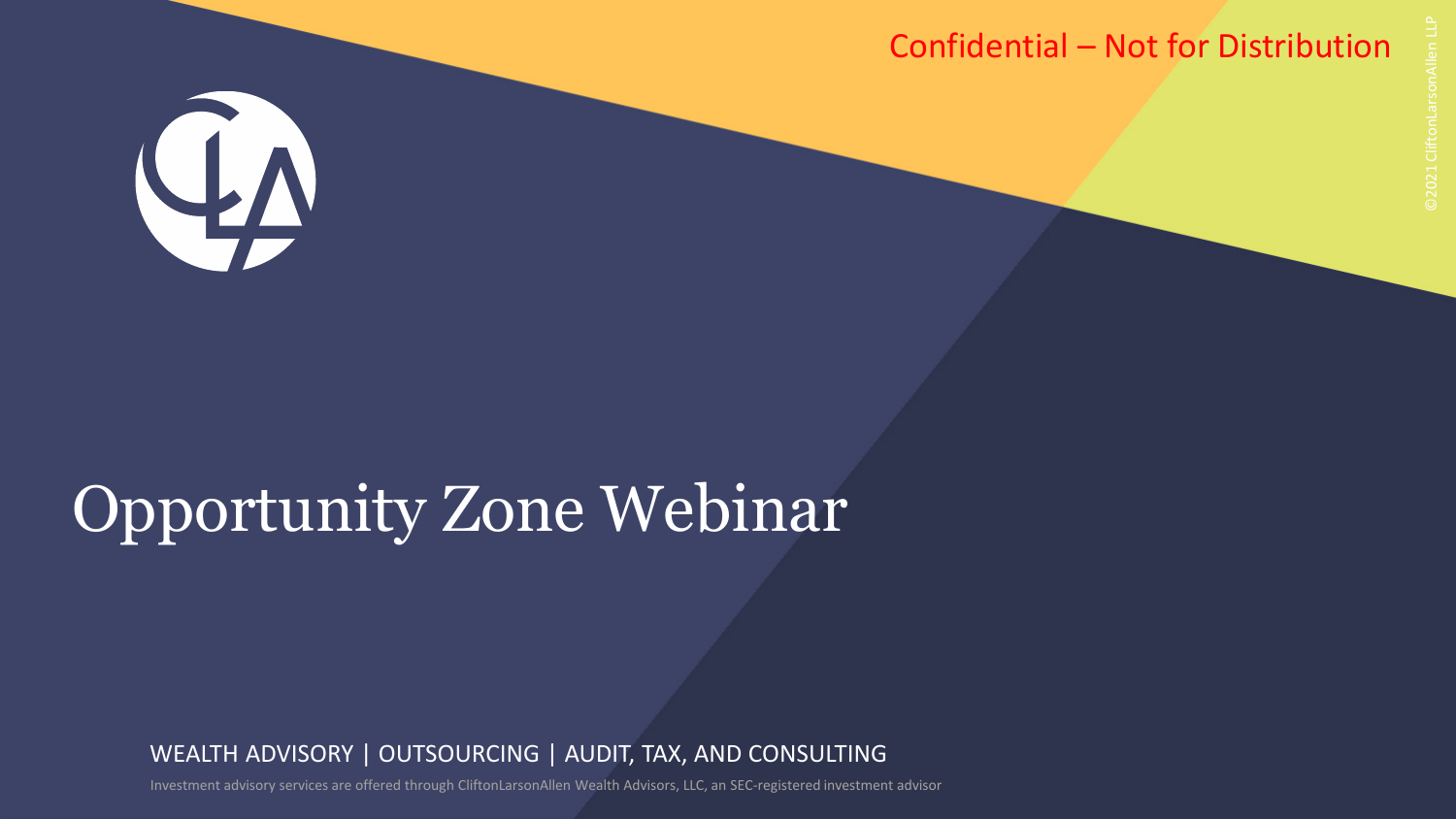### **Disclosures**

#### **CliftonLarsonAllen Wealth Advisors, LLC ("CLA Wealth Advisors")**

*The purpose of this publication is purely educational and informational. It is not intended to promote any product or service and should not be relied on for accounting, legal, tax, or investment advice. The views expressed are those of CLA Wealth Advisors and*  intended for a broad audience. They are subject to change at any time and do not take your individual circumstances into account.<br>Past performance does not imply or quarantee future results. Investing entails risks, includ *Diversification cannot assure a profit or guarantee against a loss. Investing involves other forms of risk that are not described here. For that reason, you should contact an investment professional before acting on any information in this publication.*

Financial information is from third party sources. Such information is believed to be reliable but is not verified or guaranteed.<br>Performances from any indices in this report are presented without factoring fees or charges *competitive purposes only. Any fees, charges, or holdings different than the indices will affect individual results. Indexes are unmanaged; one cannot invest directly into an index. bonds). Returns assume reinvestment of dividends and interest and when withdrawn, cash is not invested. Indices are unmanaged, do not incur fees and expenses, and cannot be invested in directly. Rebalancing may cause investors to incur transaction costs and, when rebalancing a non-retirement account, taxable events will be created that may increase your tax liability. Rebalancing a portfolio cannot assure a profit or protect against a loss in any given market environment. No one can predict the future and all information presented here is merely a demonstration of past performance.* 

*Securities products, merger and acquisition services, and wealth advisory services are provided by CliftonLarsonAllen Wealth Advisors LLC, a federally registered investment advisor and member FINRA, SIPC.*



Create Opportunities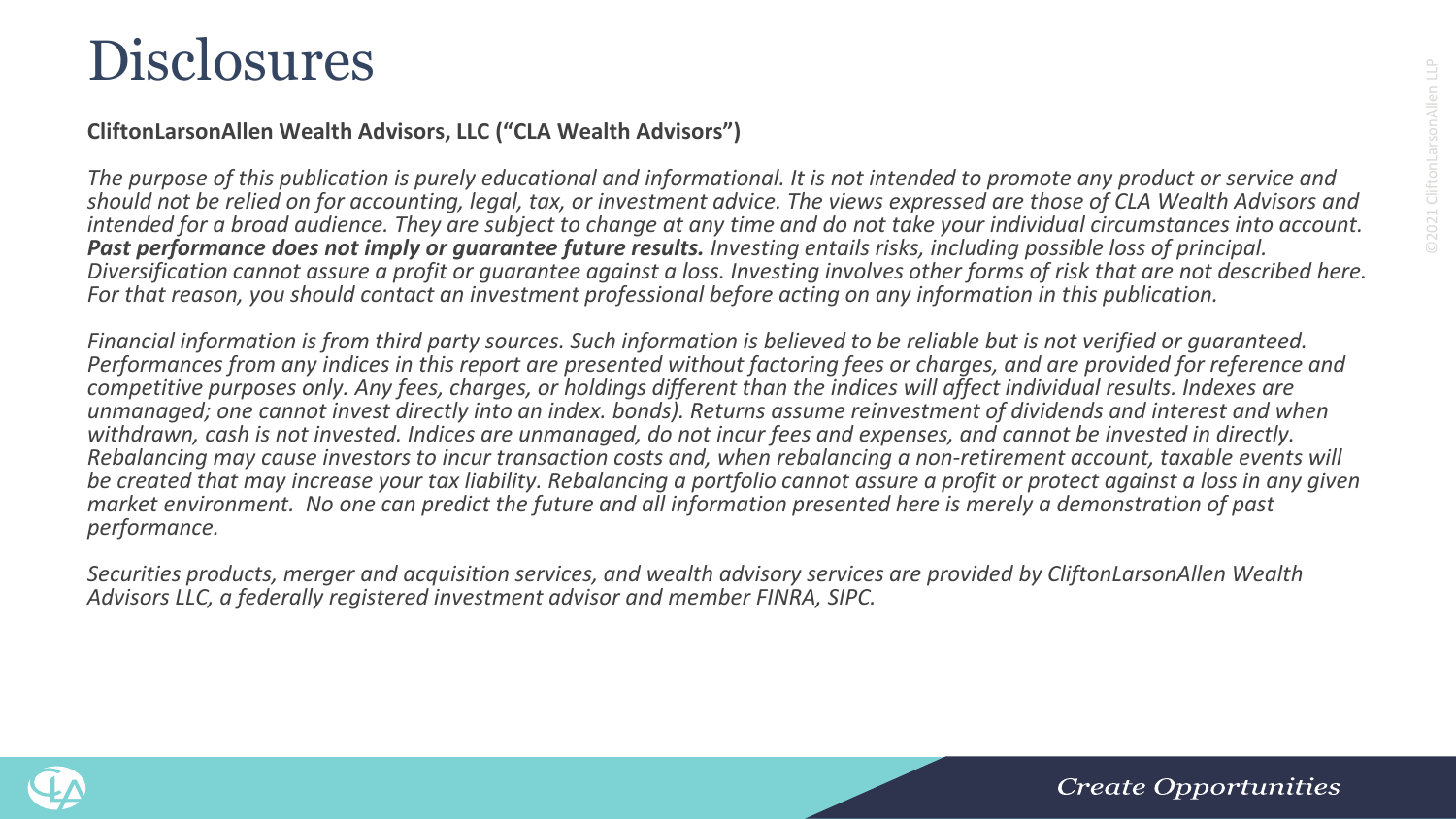## History and Purpose of OZs

- Opportunity Zones (OZ) were first proposed in the bipartisan Investing in Opportunity Act, originally introduced in Congress in 2016. They were designed with a specific premise: the tax code should encourage private investment in communities struggling to attract capital, create jobs, and lift residents out of poverty.
- The Opportunity Zone program was created and enacted by Congress in the Tax Cuts and Jobs Act of 2017. OZs provide federal incentives for certain types of long-term, productive investments in low-income urban and rural communities nationwide.



#### **Facts and Figures:**

8.766 individual census tracts across all 50 states are certified as OZs<sup>1</sup> Nearly a quarter of OZs are in rural areas<sup>1</sup> 26.4% is the average poverty rate across all  $OZs<sup>1</sup>$ 16% of all OZ tracts received at least some investment<sup>2</sup> 5% of tracts received 87% of total investment<sup>2</sup>





1) Economic Innovation Group (https://eig.org/opportunityzones) tps://www.novoco.com/news/gofs-tracked-novogradac-surpass-20-billion-equity-raised)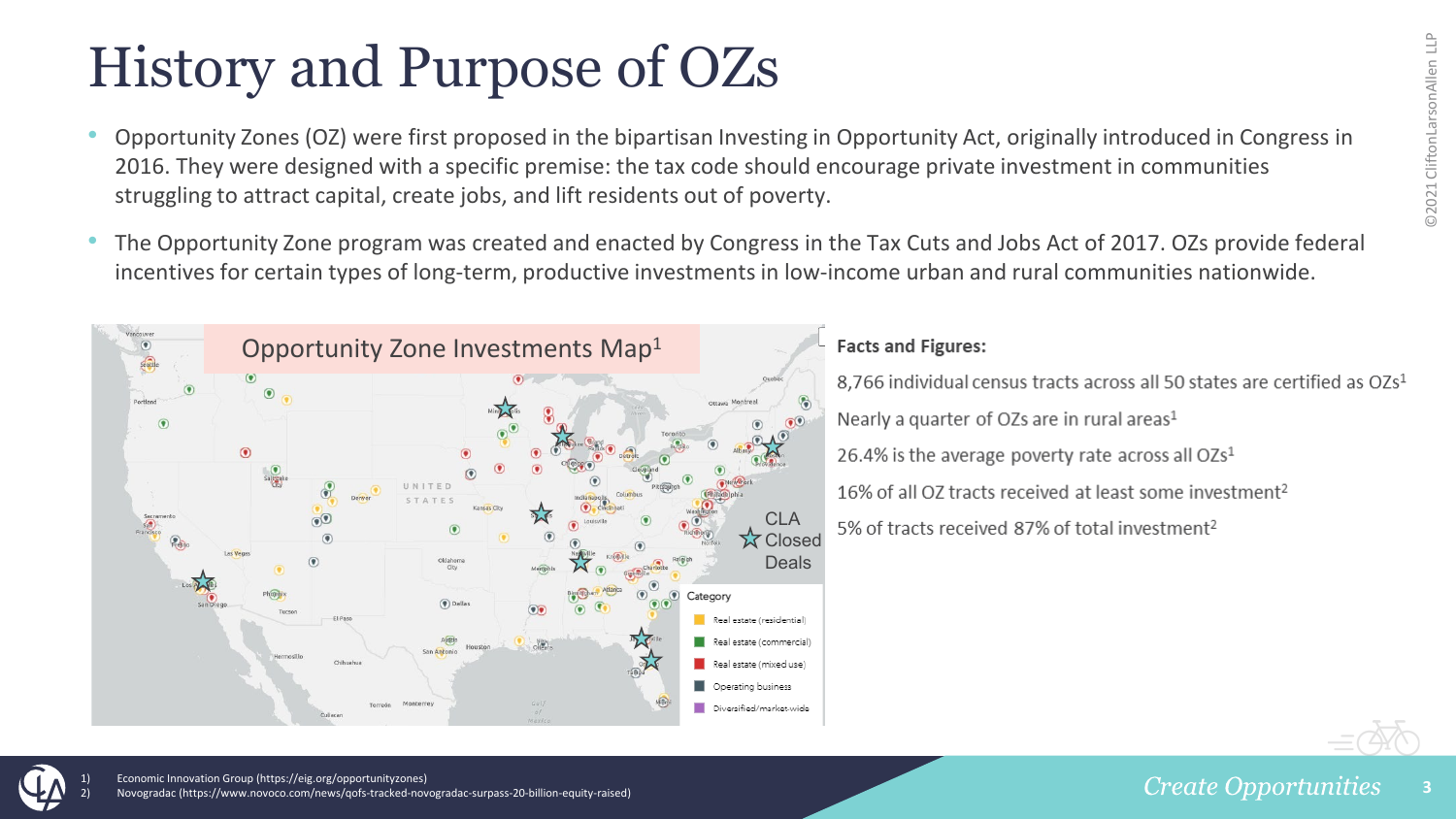### Investor Benefits from OZ Investments

- Investors who invest capital gains into a Qualified Opportunity Zone Fund (QOF) are eligible for certain benefits if they meet the holding period requirements. The benefits of OZ investments can be simplified as: defer, reduce, and pay zero.
	- o **Defer** —Capital gains can be deferred until December 31, 2026, with the related tax payable in 2027.
	- o **Reduce** Investors who hold an OZ investment for five years can exclude 10% of the deferred gain (i.e., they only pay tax on 90% of the gain). To receive this benefit, an investment must be made on or before December 31, 2021.
	- o **Pay zero** Investors who hold their investments in OZs for at least 10 years face no taxes on any appreciation in value of the investments when sold.



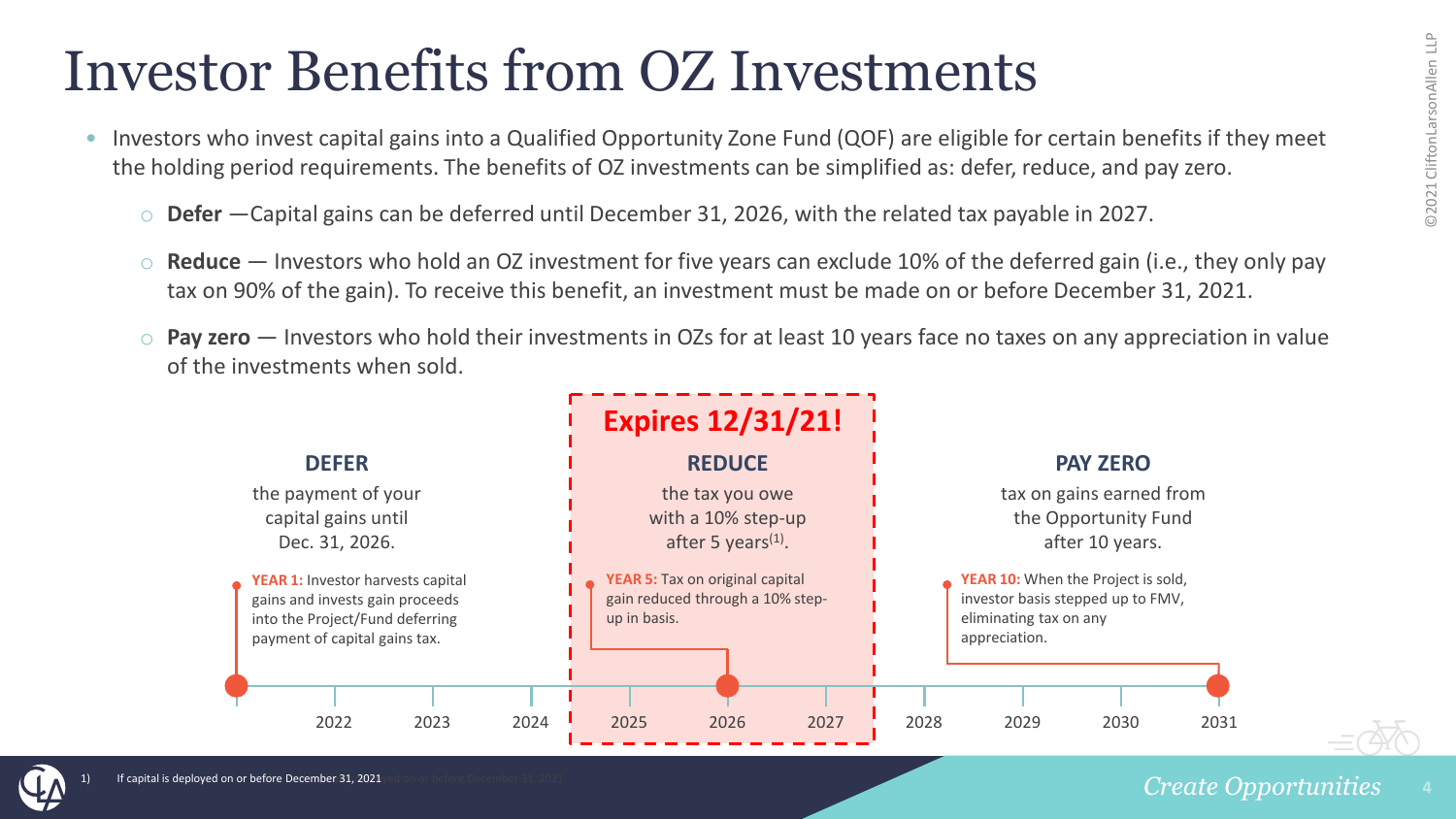### Investor Benefits from OZ Investments

- The potential tax benefits from a \$1 million Opportunity Zone investment could be up to \$312,835 when considering the 10% step-up in basis and taxfree exit if held for 10 years or more.
- Additional benefits, not considered in the analysis below, can be generated through OZ investments, such as investing a larger dollar amount and deferring the payment of capital gains.

|                                             | Non-QOZ            | <b>QOZ Investment</b> |
|---------------------------------------------|--------------------|-----------------------|
|                                             | (Current Tax Rate) | (Current Tax Rate)    |
| Capital Gain                                | \$1,000,000        | \$1,000,000           |
| Less Federal Taxes (Current 23.8%)          | (238,000)          | 0                     |
| <b>Available for Investment</b>             | \$762,000          | \$1,000,000           |
| Deferred Tax Payable at Dec. 31, 2026       |                    |                       |
| Deferred Gain                               | \$0                | \$1,000,000           |
| Less Permanent Exclusion                    | 0                  | (100,000)             |
| <b>Taxable Gain</b>                         | 0                  | 900,000               |
| Federal Taxes (Current 23.8%)               | \$0                | ( \$214, 200)         |
| After 10-Year Holding Period                |                    |                       |
| Future Value of Investment (10% IRR)        | \$1,976,432        | \$2,593,742           |
| Original Investment                         | 762,000            | 1,000,000             |
| <b>Appreciation (Future Capital Gain)</b>   | 1,214,432          | 1,593,742             |
| Federal Taxes (Current 23.8%)               | ( \$289,035)       | \$0                   |
| Net Cash Flow After 10 Years (Pre Tax)      | \$1,214,432        | \$1,593,742           |
| Net Cash Flow After 10 Year (After Tax)     | \$925,397          | \$1,379,542           |
| Tax Savings from 10% Step-up in Basis       | \$0                | \$23,800              |
| Tax Savings from No Capital Gains at Exit   | \$0                | \$289,035             |
| <b>Total Tax Benefit from OZ Investment</b> |                    | \$312,835             |

\* Assumes that deferred tax payable at Dec. 31, 2026 is paid out of cash flow from the QOZ investment, not from investor's outside funds

ation over 10-year holding period does not contemplate additional benefits from depreciation or allocations

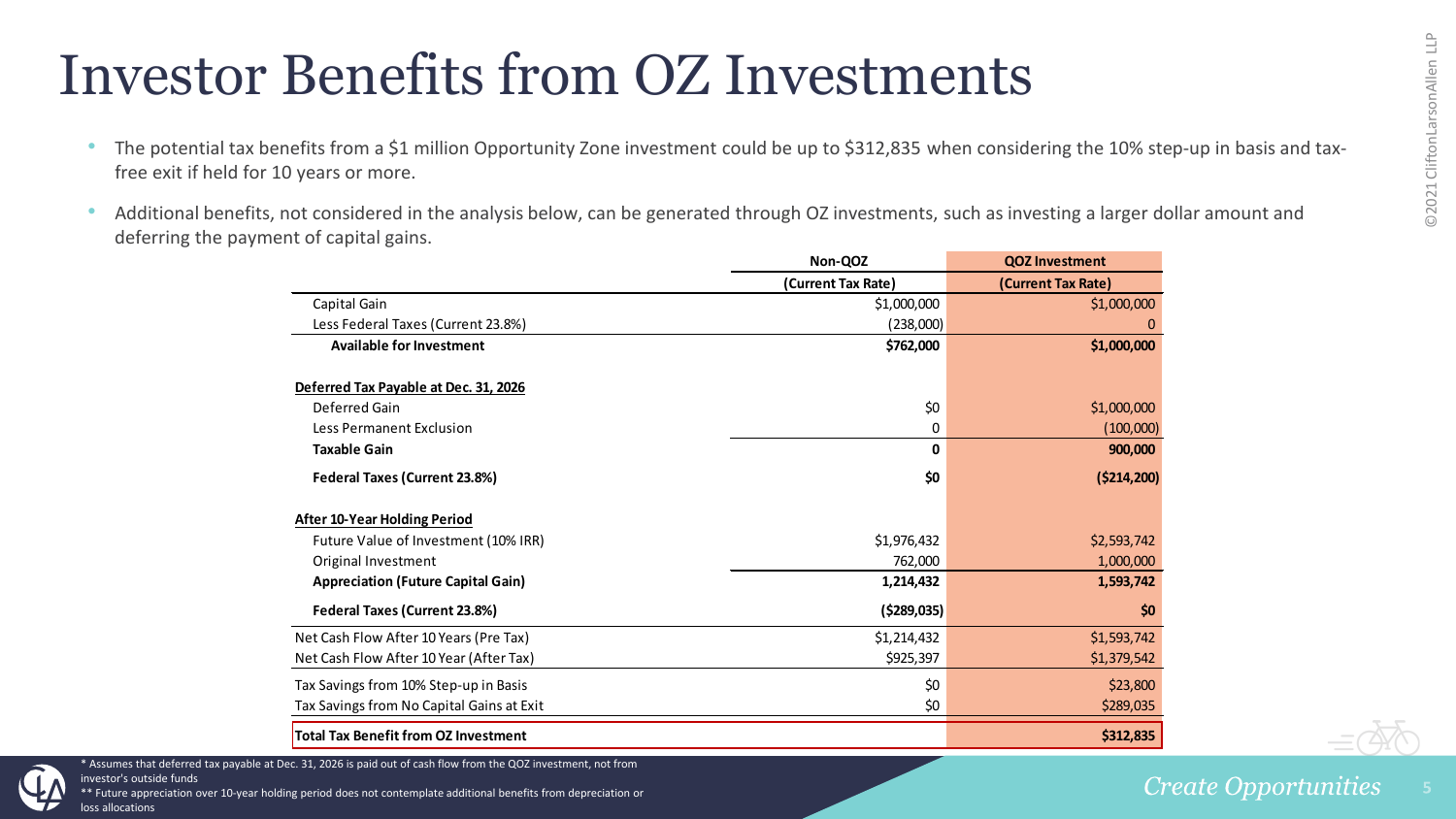## Key Dates and Eligibility

### Eligibility and Timeout dates, consult your tax professional!

- Eligibility:
	- o Capital gain
	- o Qualifying section 1231 gain
- Timeout Dates:
	- Closing date  $+$  179 days
	- $\circ$  Multiple variations on closing date depending upon the ownership structure of the asset sale that generated the gain.
	- $\circ$  Direct ownership capital gain will have 180 days from the recognition date, which is likely the closing/sale date.
	- $\circ$  Gains realized in flowthrough entities (i.e., partnerships, s-corporations) may have multiple recognition dates investors can use to start their 180-day window.
		- Closing Date
		- December  $31^{st}$  End of year for partnership
		- March  $15<sup>th</sup>$  Flowthrough entity tax filing date
	- $\circ$  12/31/21: 10% step-up in basis expires
	- $\circ$  The date the money is transferred to the fund will start the 10-year hold window for that individual investor. If investing in a large diversified fund, 10-year clock will start when the last investors money comes in.

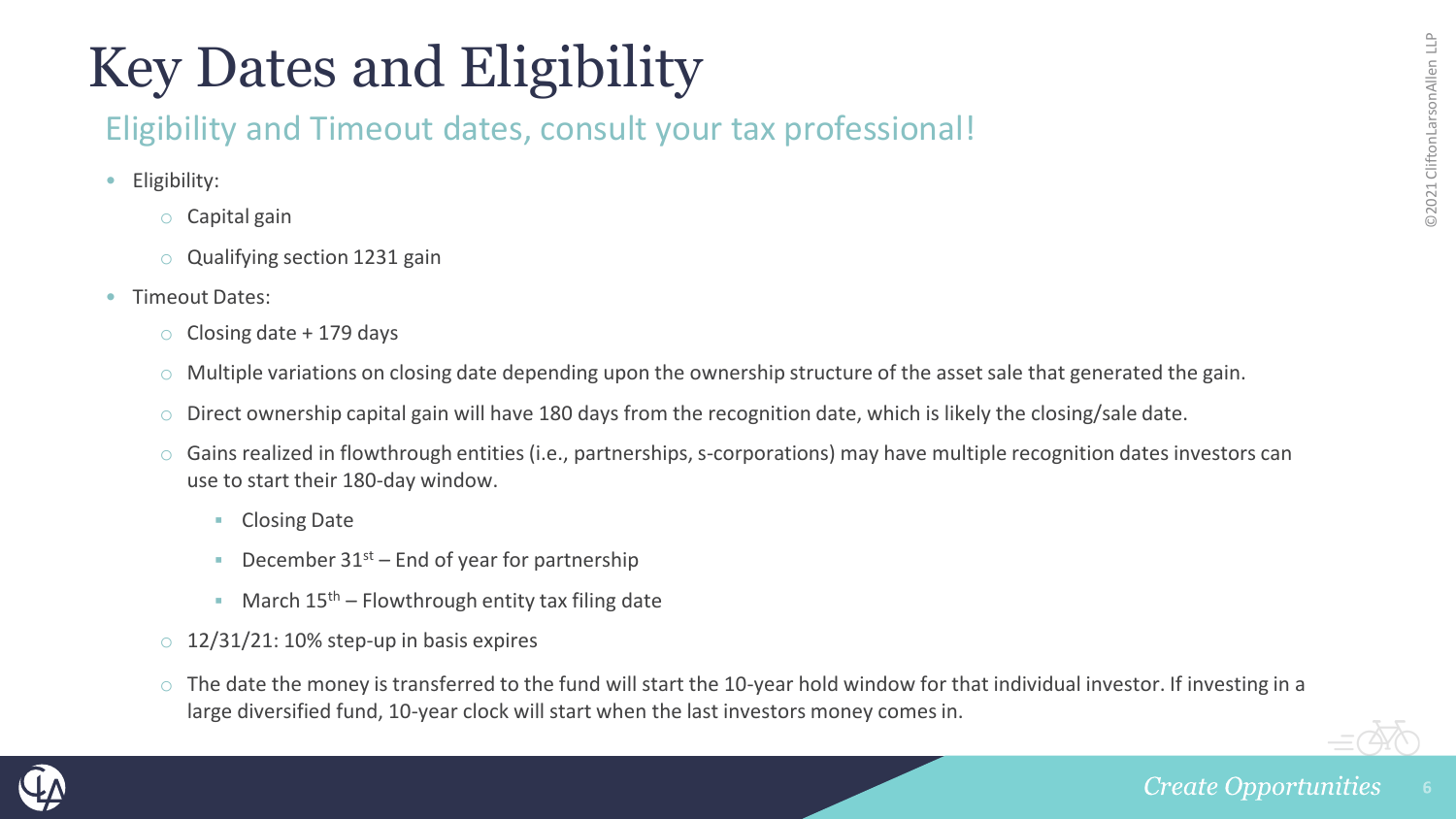### OZ Investments, How and What

- **Diversified funds** aggregate investor capital and deploy it across multiple assets, creating diversification and decreasing risk for the fund and its investors.
- **Single-asset direct QOF investments** allow investors to invest directly into a pre-identified asset and the investment gives the QOF and investors an ownership position in that single asset.
- As of September 30<sup>th</sup>, 2021, Novogradac now tracks 1,243 QOFs<sup>1</sup>.
- 909 of these funds have reported the amount of equity they've raised, which is now over \$20 billion<sup>1</sup>.
- Given the self-reporting nature of this data, the true amount of capital raised by QOFs is expected to be much more than \$20 billion, perhaps by a factor of three, four or more<sup>1</sup>.





#### **Create Opportunities**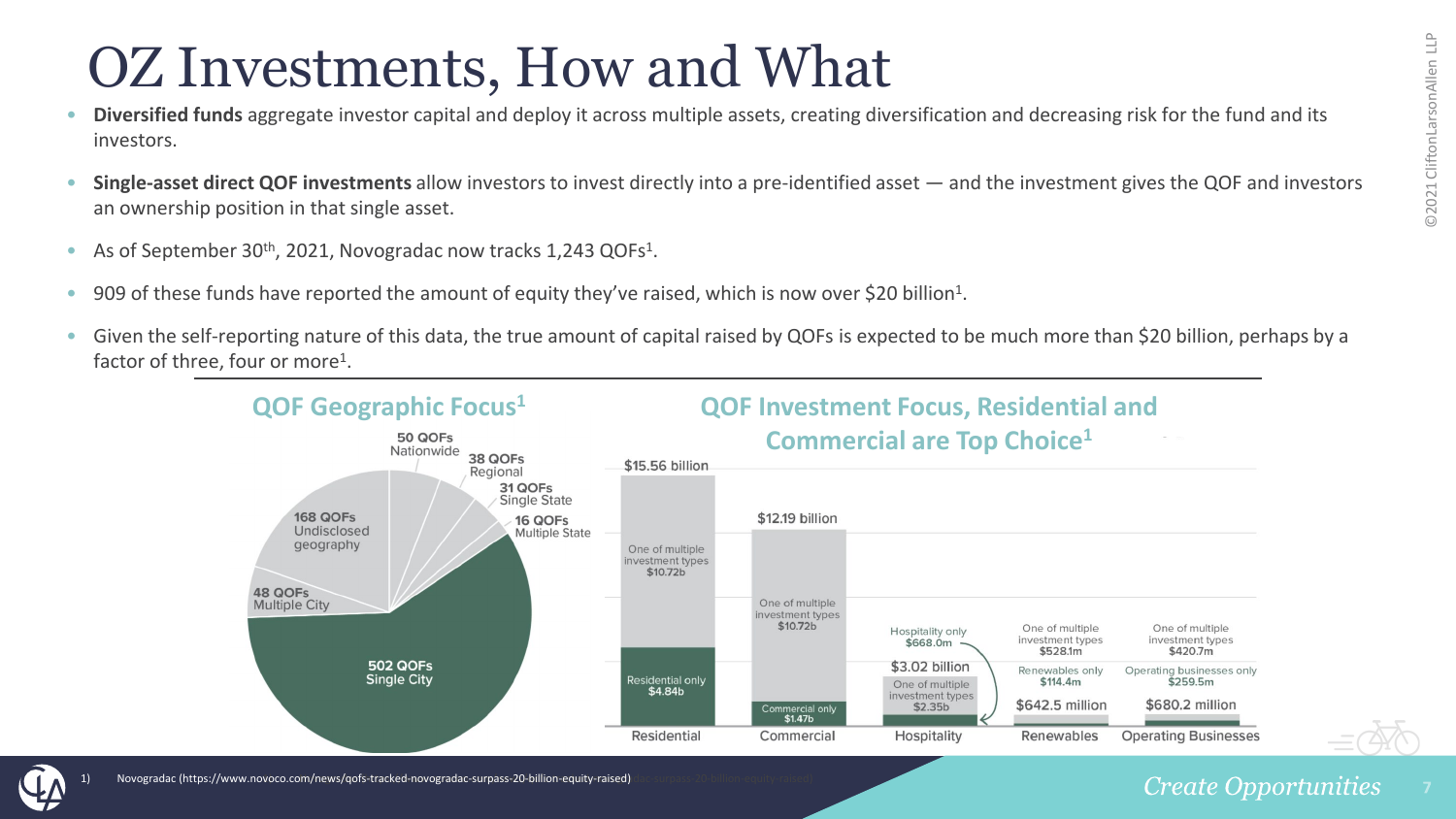### CLA and Opportunity Zones

CLA is uniquely positioned with a 360° view and service offerings for Opportunity Zone compliance and services. CLA has services to produce capital gains, deploy capital gains and service funds and sponsors that are putting together Opportunity Zone deals.



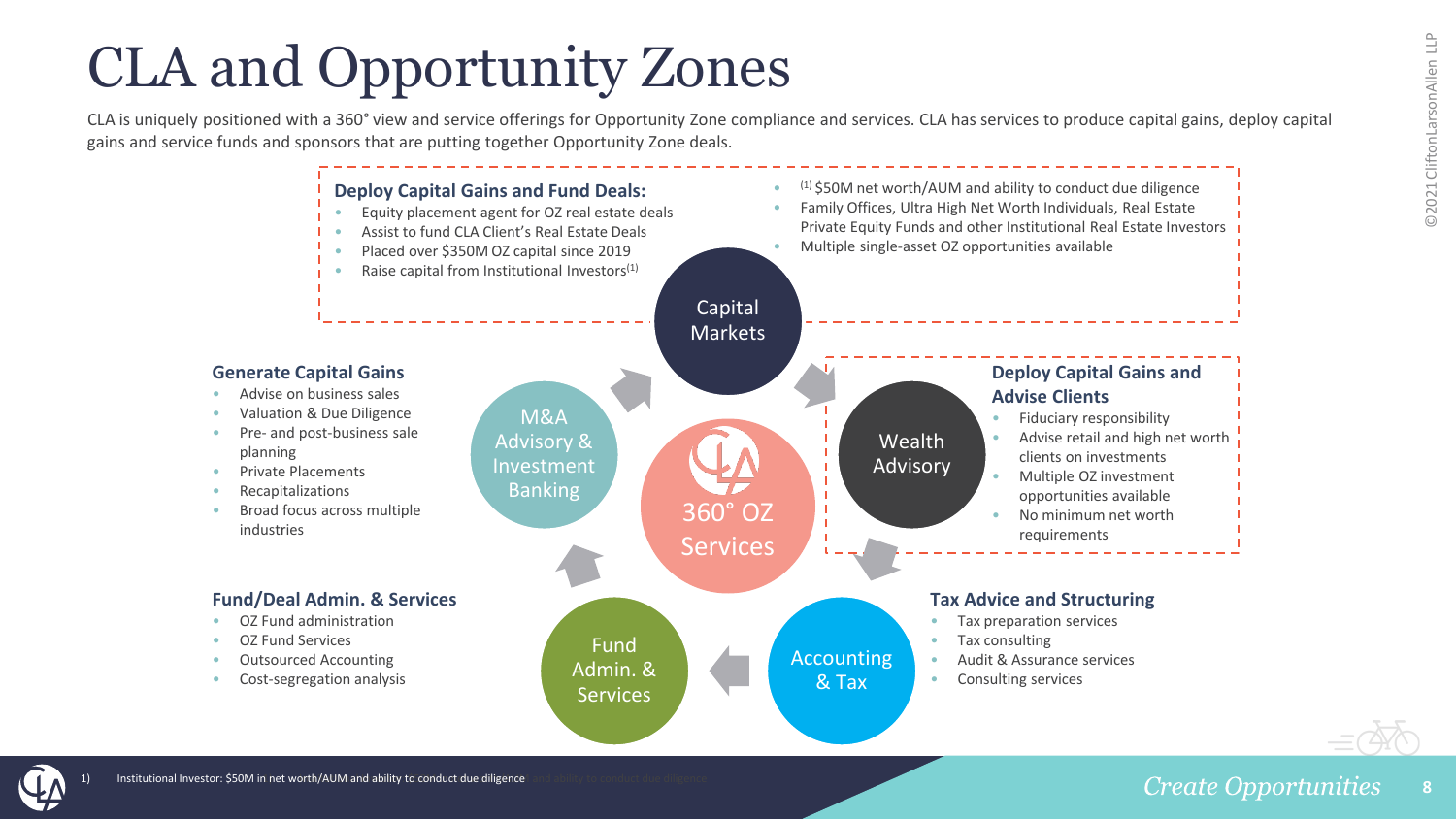## CLA and Opportunity Zones

CLA is a leading service provider to the Opportunity Zones industry through a variety of different business lines and service offerings. Since 2019, CLA has advised on or placed over \$500M of private capital into Opportunity Zone deals and funds.



M&A Advisory & Investment Banking

#### **Advised on over \$250M of privately-owned business sales since 2019**

- Focused solely on privately-owned business sales
- Work across multiple industries
- Have educated their clients on OZs and introduced to CLAWA

### Fund Admin. & **Services**



#### **Audit, tax and consulting services for OZ deals and funds**

• 5,200 real estate clients nationwide

**Outsourced fund administration,** 

• Fund administration for single asset OZ

• Improving investor financial reporting,

• Capital raising and investor distribution

• Outsourced accounting reduces backoffice need and allows managers to focus on high-ROI activities

**finance and accounting**

deals and OZ funds

clarity and timeliness

administration

- Each Tax principal is knowledgeable on the OZ program and other tax-efficient real estate programs
- File billions of dollars of capital gains on Client's tax returns, each year
- Tax planning services





#### **Create Opportunities 9**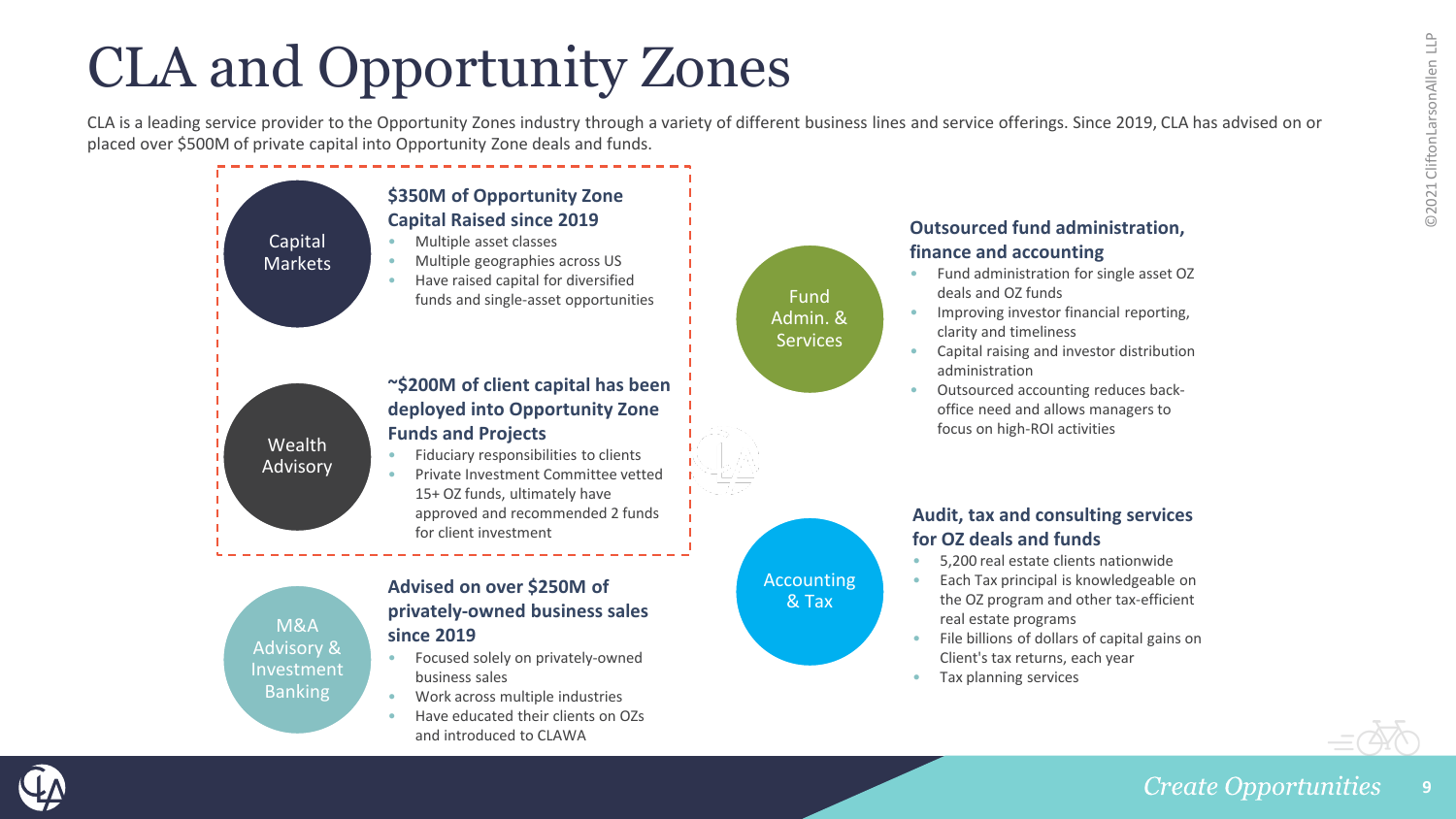### CLA Resources

#### **CLA Opportunity Zones Landing Page:**

• <https://www.claconnect.com/topics/opportunity-zones#Resources>

#### **CLA Capital Markets Landing Page:**

• <https://www.claconnect.com/services/wealth-advisory/real-estate-capital-markets>

#### **CLA Developer Services Landing Page:**

• <https://www.claconnect.com/industries/real-estate/real-estate-developers>

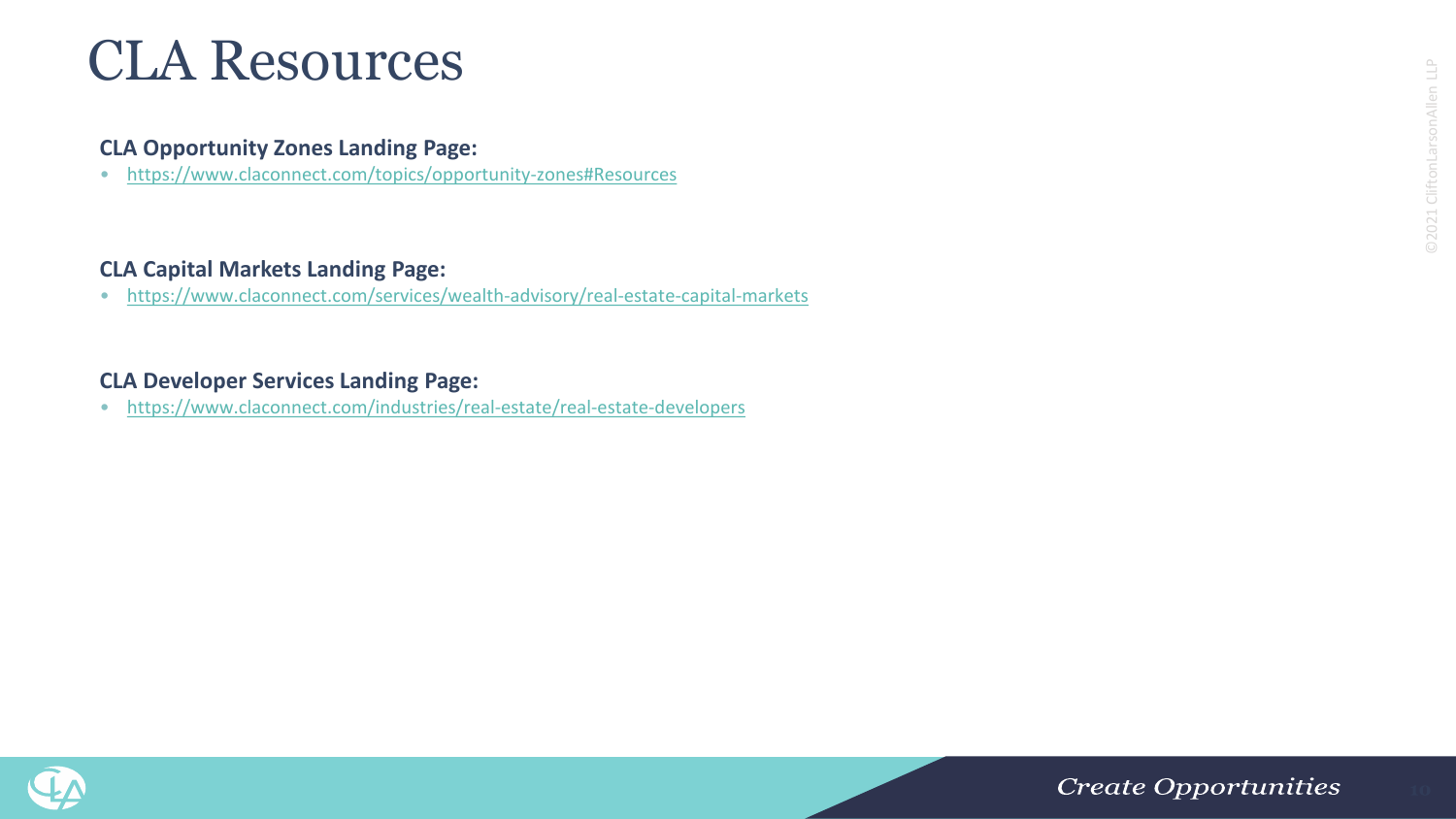

# Questions